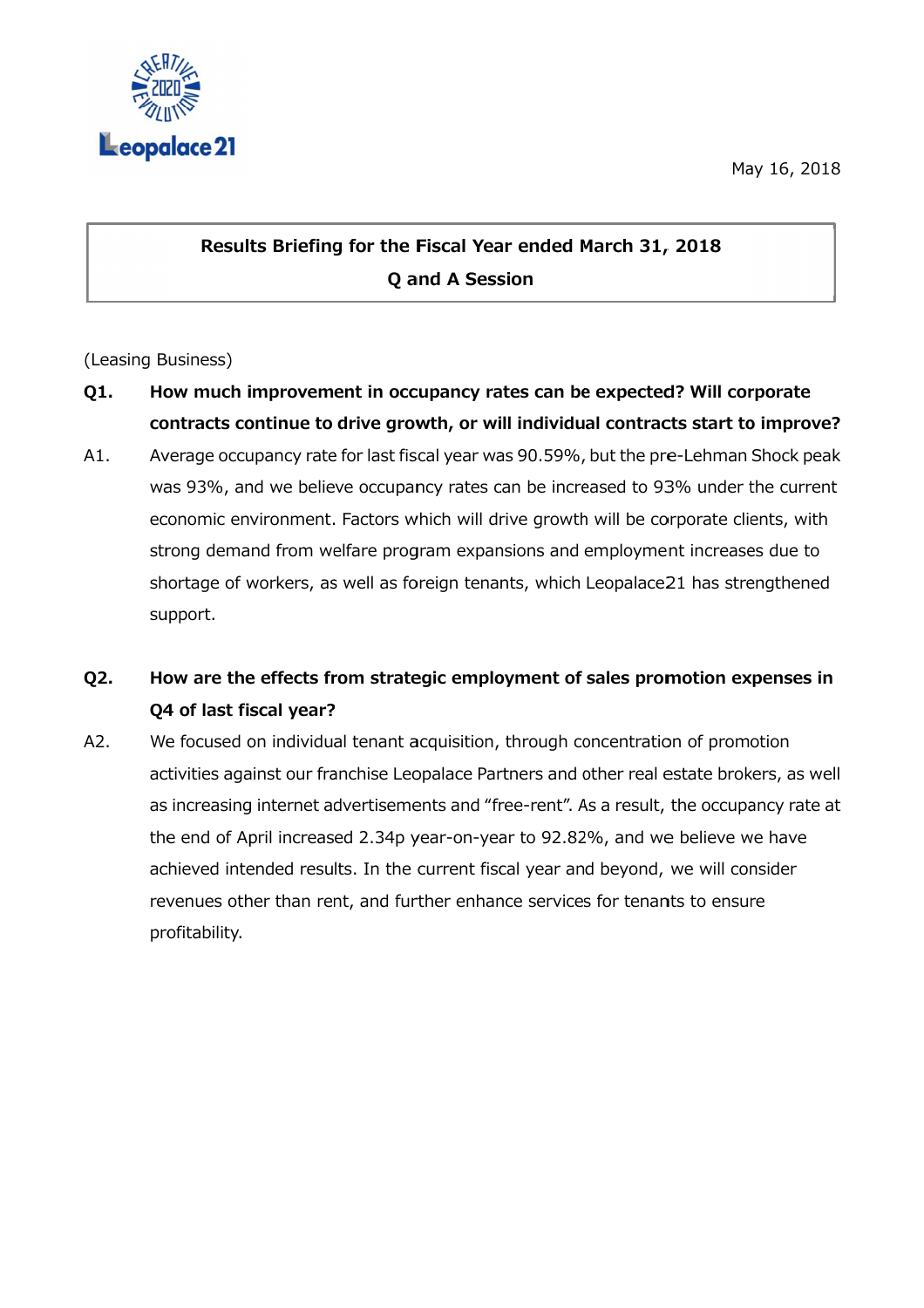(Development Business)

- Q3. What is the reason for the decrease in profit in the Development Business in the fiscal year ending March 1, 2019, despite an increase in sales?
- A3. We forecast sales of 65 billion yen in the construction subcontracting business, similar to the previous fiscal year, and the increase in overall sales is due to the real estate development business. However, the real estate development business consists of brokerage and dealing, and due to this change in sales composition, the gross profit margin is forecasted to decrease from 27.9% in the previous fiscal year to 23.3%. The gross profit margin for construction subcontracting is planned to be 27%, and the real estate development is planned to be 15%.
- Q4. What is the reason for the decrease in profit in the Development Business in the first half of this fiscal year, and will this trend continue in the future?
- A4. Orders outstanding at the end of the fiscal year ended March 31, 2018 has decreased year-on-year. Therefore, building completion sales is expected to decrease in the first half of this fiscal year, and recording of profit is planned in the latter half. Orders of construction subcontracting is planned to be 75 billion yen, similar to the previous fiscal year, but since orders weakened in the latter half of the previous fiscal year, we expect profits to reach forecasts through acquiring orders as planned, accumulating orders outstanding, and increasing the portion of construction subcontracting sales.
- Q5. Real estate development is currently concentrated in urban areas. Are projects that answer to landowners' needs of asset allocation expected to increase?
- A5. Through sales of real estate specified joint enterprise products conducted in the previous fiscal year, we realized there is high demand to own properties in Tokyo for measures against inheritance tax, especially for landowners in rural areas. We would like to increase these kinds of projects in the future.

In addition, we will actively implement real estate specified joint enterprise products and development-type SPCs such as the hotel at Ginza 8-chome, and through Leopalace Trust which acquired an "investment-based trust company" license from the Financial Services Agency last week, we will strive to support asset succession of landowners.